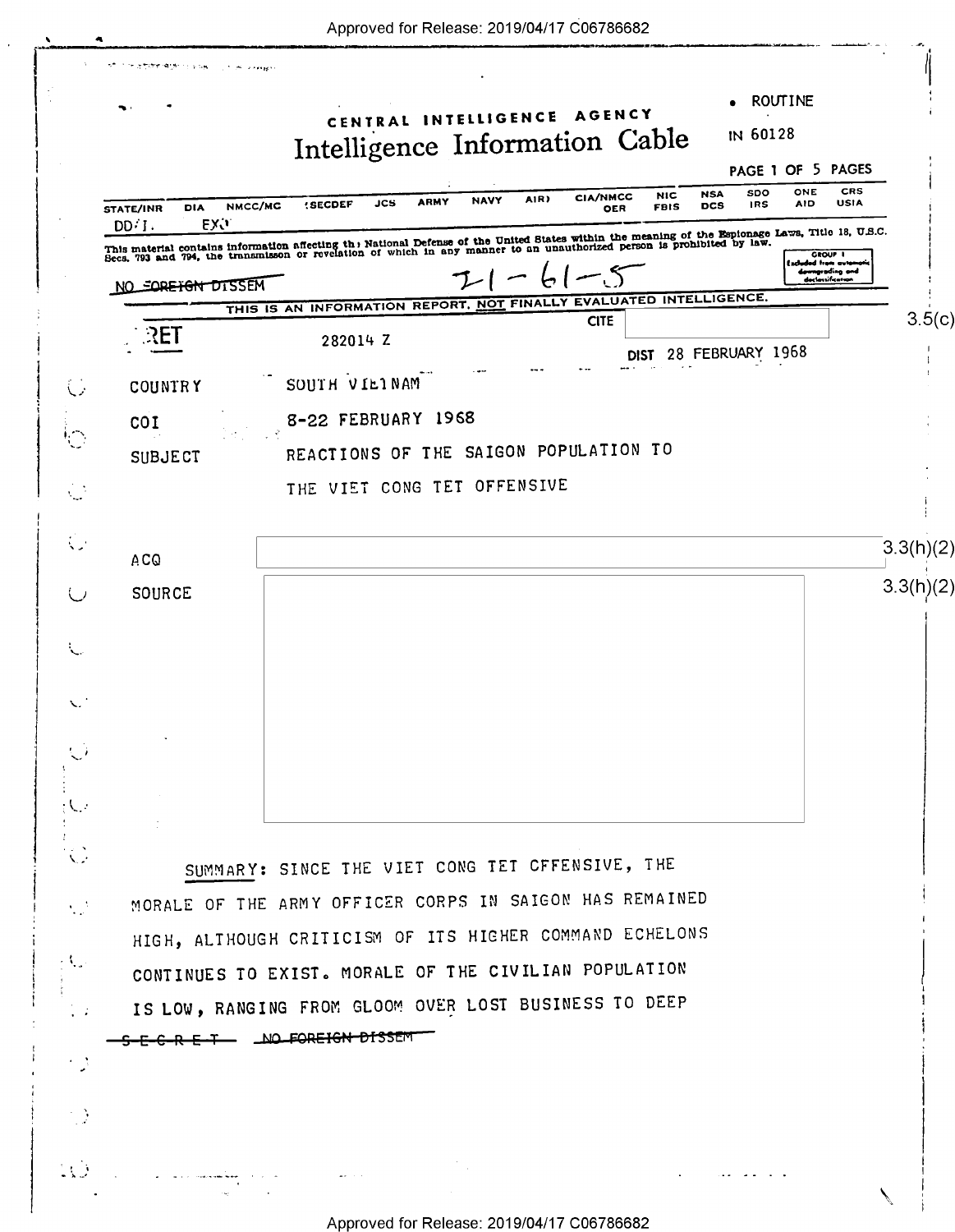Approved for Release: 2019/04/17 C06786682

|  |  | <b>NACE 2 OF 5 BACES</b> |
|--|--|--------------------------|

| (classification) | (dissem controls)                                   |  |  |  | $\cdots$ |  |
|------------------|-----------------------------------------------------|--|--|--|----------|--|
|                  | FEAR. IN GENERAL, THE PEOPLE GAVE ASSISTANCE TO THE |  |  |  |          |  |

VIET CONG ONLY UNDER DURESS. END SUMMARY.

 $\mathbb{R}^3$ 

 $\sim 2$ 

فن

 $\sqrt{2}$ 

1. FIGHTING MORALE AMONG OFFICERS OF THE ARMY OF VIETNAM (ARVN) AND THE VIETNAM AIR FORCE (VNAF) HAS RE-MAINED CONSISTENTLY HIGH, WITH THE CONTINUING CONVICTION THAT THE BATTLE HAS GONE HEAVILY AGAINST THE VIET CONG (VC). . HOWEVER, AN UNDERTOW OF CRITICISM, PERCEPTIBLE FROM THE OUTSET STILL PERSISTS AGAINST THE HIGH COMMAND. CIRCUMSTANTIAL STORIES OF NEGLECT, INCOMPETENCE AND SOMNOLENCE AMONG THE GENERALS CONTINUE TO CIRCULATE AMONG JUNIOR AND FIELD RANKS, BOTH ON STAFF DUTIES AND IN FIELD UNITS. HOWEVER, THERE IS STILL NO DETECTABLE TALK OF ANY PLANNING BY JUNIOR OFFICERS TO REBEL AGAINST THE GOVERNMENT OR THE HIGH COMMAND.

2. THE DOMINANT REACTION AMONG GOVERNMENT OF VIETNAM GOUN) OFFICIALS OF RANKS FROM CLERKS TO UNDER-SECRETARIES HAS FROM THE FIRST MOMENT OF SHOCK BEEN ONE OF FEAR. THEY ARE DEEPLY APPREHENSIVE OF VC REPRISALS AGAINST THEM-SELVES AND THEIR FAMILIES SHOULD A SECOND ATTACK BE MADE ON SAIGON. STORIES OF VC EXECUTIONS IN HUE, BROADCAST BY THE GUN WITH THE EVIDENT INTENTION OF STIFFENING RESIS-NO FOREIGN DISSEM  $S-<sub>5</sub>-<sub>6</sub>-<sub>8</sub>-<sub>6</sub>-<sub>1</sub>$ 

 $3.5(c)$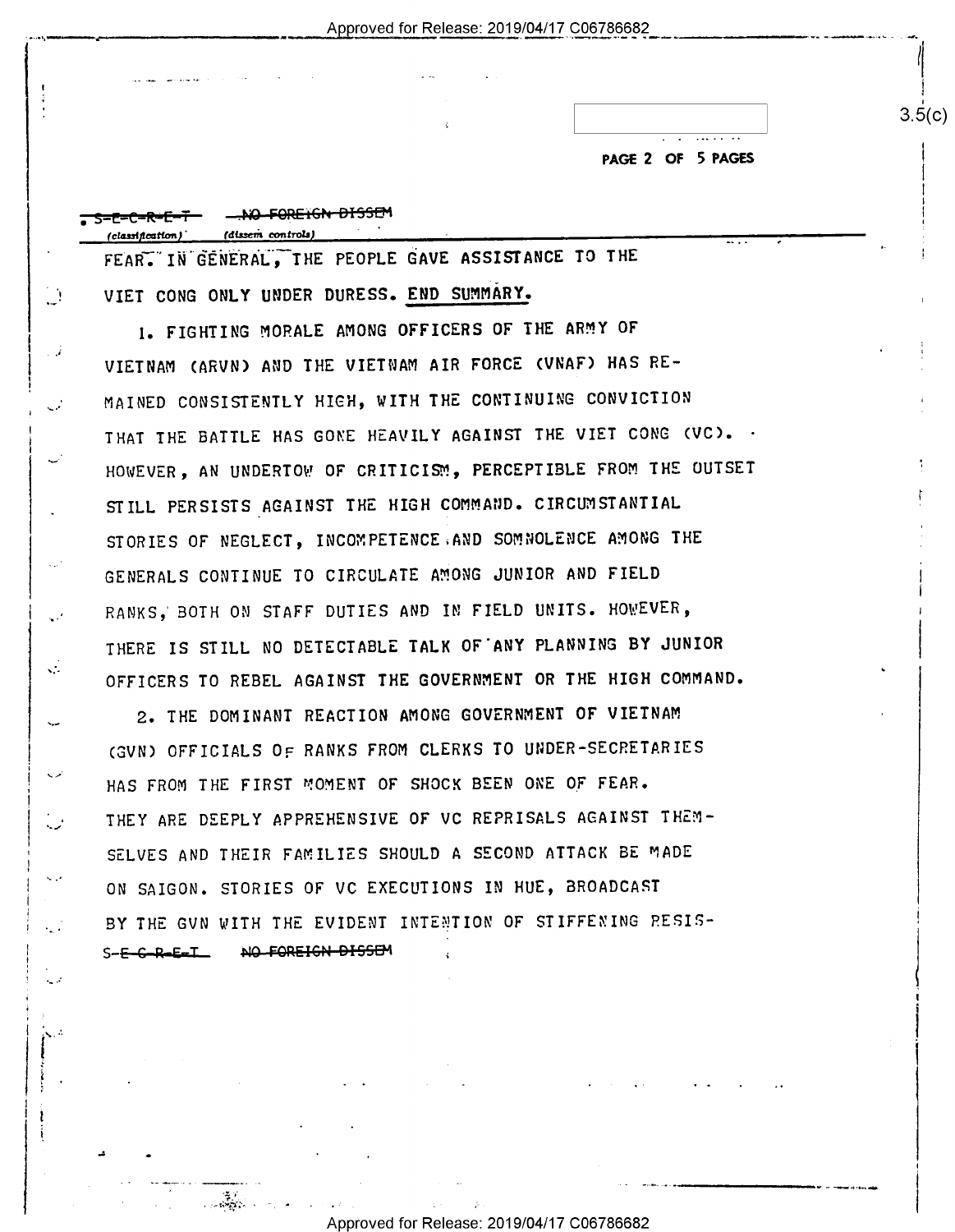\_ Approved for Release: 2019/04/17 C06786682

r "'r' - 1.. . ., ÷. وأشربت  $\begin{bmatrix} 1 & 3 & 3 & 5 \end{bmatrix}$  ...  $\begin{bmatrix} 2 & 3 & 3 & 6 \end{bmatrix}$  ... I - 1 NO FORE TON DISSEM (claud fication) (dissem controls)  $\ddotsc$ \_ \_\_. m 1\_L . TANCE, HAVE HAD THE DIRECTLY CONTRARY EFFECT. OFFICIALS IN SAIGON WERE SO SHAKEN BY THE TET OFFENSIVE THAT FOR SOME TWO WEEKS THEREAFTER MANY NERE MARKEDLY RELUCTANT  $\setminus$  . TO APPEAR AT THEIR OFFICES OR INDEED IN PUBLIC AT ALL. Q} THEIR PRINCIPAL CONCERN NAS IF POSSIBLE TO DISASSOCIATE THEMSELVES FROM THE ESTABLISHMENT. WHILE ATTENDANCE AT L, OFFICES IS IMPROVING, CIVIL SERVANTS REMAIN VERY FEARFUL. 3. THERE IS MUCH GLOOM AMONG THE INDUSTRIALISTS AND ENTREPRENEURS. MANY INDUSTRIAL ESTABLISHMENTS ARE  $1$  AT A STANDSTILL THROUGH VC ACTION OR FROM ALLIED COUNTER-\; MEASURES. AT LEAST ONE MAJOR FACTORY IN GIA DINH, OCCUPIED BY THE ARVN, IS KNOWN TO HAVE BEEN LOOTED BY THE SOLDIERY. SEVERE LIMITATIONS ON BANK DRAWINGS HAVE MADE IT DIFFICULT ا سنة ال FOR FACTORY OWNERS TO MEET CURRENT DEMANDS OR EVEN PAY THEIR LABORERS. THEY VIEW THE FUTURE IN PESSIMISTIC TERMS. <sup>I</sup>I.' MERCHANTS ARE BEING PRESSED BY THE GOVERNMENT TO CLEAR ' GOODS QUICKLY FROM THE CUSTOMS UNDER THREAT OF PENALTIES. THEY ARE FORCED TO PAY DUES IMMEDIATELY, BUT REGARD THE -1 . <sup>I</sup>K.' PROSPECT OF SALES AS HIGHLY DUBIOUS. 4. AT THE WORKING CLASS LEVEL THERE IS WIDESPREAD  $\cup$ 

 $-$ E-F— NO FOREIGN DISSEM

A

I I

I

I

II K?' I.

 $\setminus$ 

Ł

Approved for Release: 2019/04/17 C06786682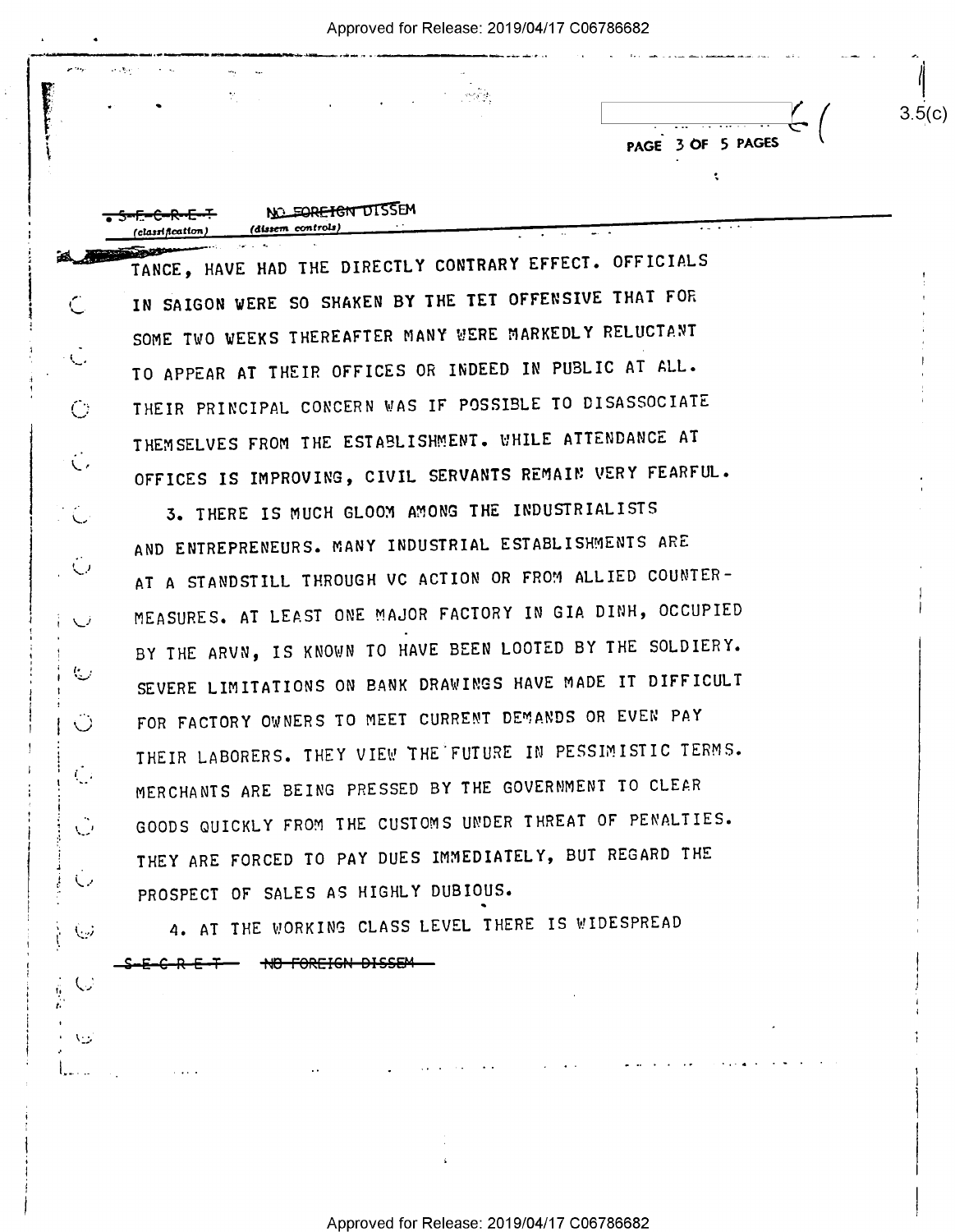|                                                                 | 4 OF 5 PAGES<br>PAGE |
|-----------------------------------------------------------------|----------------------|
| NO FORETGN DISSEM                                               |                      |
| (dissem controls)<br>(classification                            |                      |
| AND DEEP FEAR OF THE VC, FELT MOST INTENSELY BY THOSE           |                      |
| MANY WHO HAVE LOST THEIR HOMES AND POSSESSIONS. ALTHOUGH        |                      |
| MANY WORKERS HINT THEY WOULD HAVE BEEN GLAD TO HELP THE VC      |                      |
| IN AREAS OCCUPIED BY THEM, FEW BUT THOSE ALREADY ENLISTED       |                      |
| AS VC CADRES DID SO. THE MAJORITY HAVE CONTINUED TO BELIEVE     |                      |
| IN THE SUPERIOR STRENGTH OF THE GVN. HELP HAS THUS              |                      |
| GENERALLY BEEN GIVEN TO THE VC ONLY UNDER DURESS. VC            |                      |
| AGITATORS ADDRESSING MEETINGS IN OCCUPIED DISTRICTS MET         |                      |
| WITH LITTLE RESPONSE. HOWEVER, THE GVN, WHILE STILL FEARED,     |                      |
| IS HELD IN ALMOST UNIVERSAL CONTEMPT, AND THE ARVN PARTICULARLY |                      |
| IS WIDELY DENOUNCED FOR ARSON AND LOOTING. MANY REFUGEES        |                      |
| CAMPED IN PUBLIC BUILDINGS HAVE AS YET HAD NO RELIEF FROM       |                      |
| THE GOVERNMENT'S EMERGENCY MEASURES AND VIEW THESE WITH         |                      |
| CYNICISM. TO A HIGH PROPORTION OF WORKERS, UNEMPLOYMENT         |                      |
| IS AN IMMEDIATE THREAT.                                         |                      |
| 5. ALTHOUGH SOME ETHNIC CHINESE SEEM TO HAVE HELPED             |                      |

THE CHINESE COMMUNITY AT LARGE SEEMS TO HAVE DONE ITS BEST IN TRADITIONAL FASHION TO MINIMIZE INVOLVEMENT WITH  $$E-C+R-E-T$  -  $$$  +  $$$  FOREIGN DISSEM  $$$ 

~..

 $\sim$ 

i)

 $\mathcal{L} = \mathcal{L} \mathcal{L}$ 

Approved for Release: 2019/04/17 C06786682